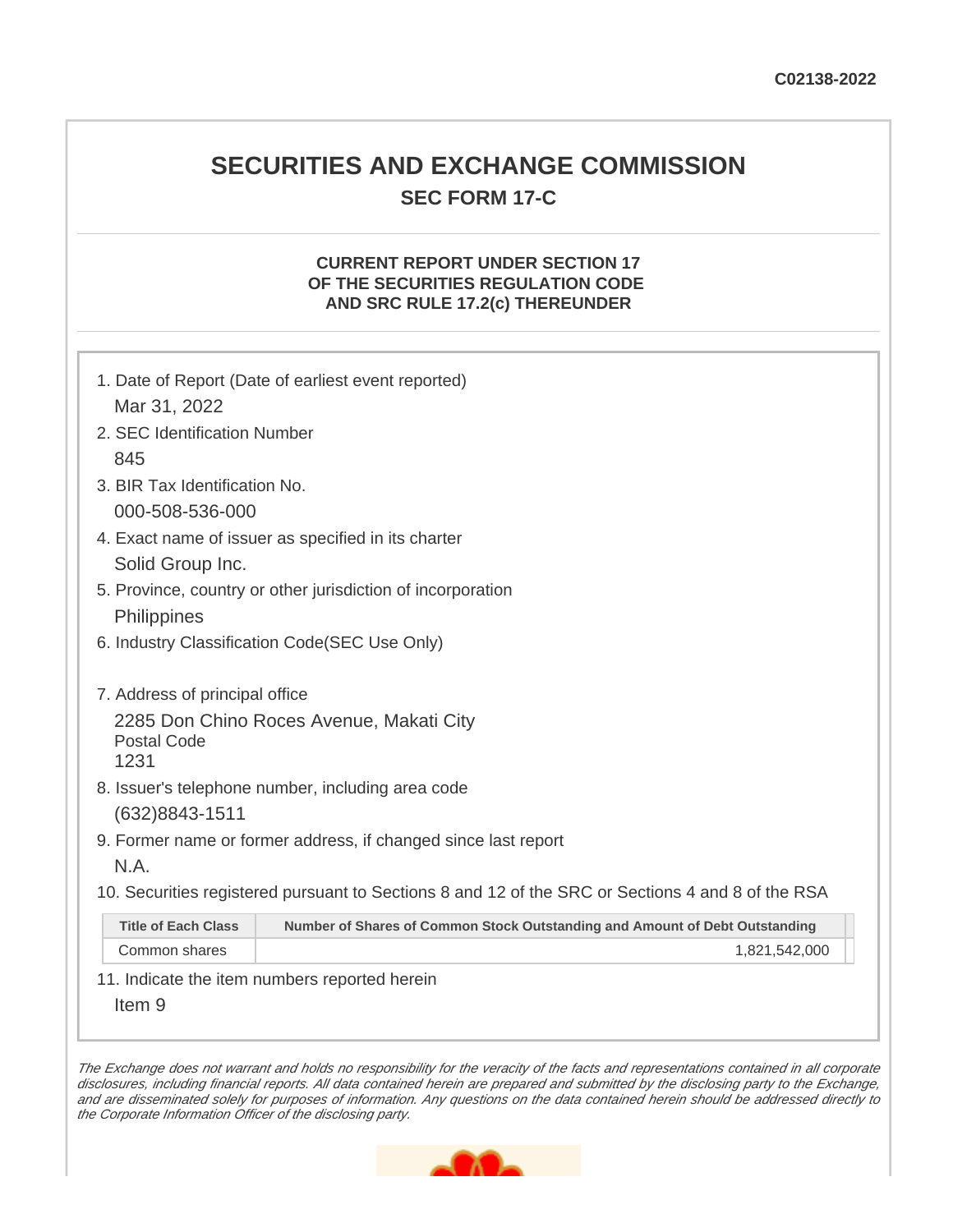

# **Solid Group, Inc. SGI**

### **PSE Disclosure Form 7-1 - Notice of Annual or Special Stockholders' Meeting References: SRC Rule 17 (SEC Form 17-C) and Sections 7 and 4.4 of the Revised Disclosure Rules**

**Subject of the Disclosure**

Notice of Annual Stockholders" Meeting

**Background/Description of the Disclosure**

We advise that at its meeting today, the Company's Board of Directors approved the setting of the annual meeting on June 30, 2022 at 2:00 p.m. to be held virtually or in absentia. The record date to determine stockholders entitled to notice of and vote during the meeting will be on May 31, 2022.

### **Type of Meeting**

#### **☑** Annual

D Special

| Date of Approval by<br><b>Board of Directors</b> | Mar 31, 2022                                                                                                                                                                                                                                                                                                                                                                                                               |  |  |
|--------------------------------------------------|----------------------------------------------------------------------------------------------------------------------------------------------------------------------------------------------------------------------------------------------------------------------------------------------------------------------------------------------------------------------------------------------------------------------------|--|--|
| Date of Stockholders'<br><b>Meeting</b>          | Jun 30, 2022                                                                                                                                                                                                                                                                                                                                                                                                               |  |  |
| Time                                             | $2:00$ pm                                                                                                                                                                                                                                                                                                                                                                                                                  |  |  |
| <b>Venue</b>                                     | Virtually or in absentia                                                                                                                                                                                                                                                                                                                                                                                                   |  |  |
| <b>Record Date</b>                               | May 31, 2022                                                                                                                                                                                                                                                                                                                                                                                                               |  |  |
| Agenda                                           | The tentative agenda is as follows:<br>1. Call to Order<br>2. Proof of Notice and Certification of Quorum<br>3. Approval of Minutes of Previous Stockholders' Meeting<br>4. Management Report and Audited Financial Statements for the year ended December 31, 2021<br>5. Ratification of Previous Corporate Acts<br>6. Election of Directors<br>7. Appointment of External Auditors<br>8. Other Matters<br>9. Adjournment |  |  |

**Inclusive Dates of Closing of Stock Transfer Books**